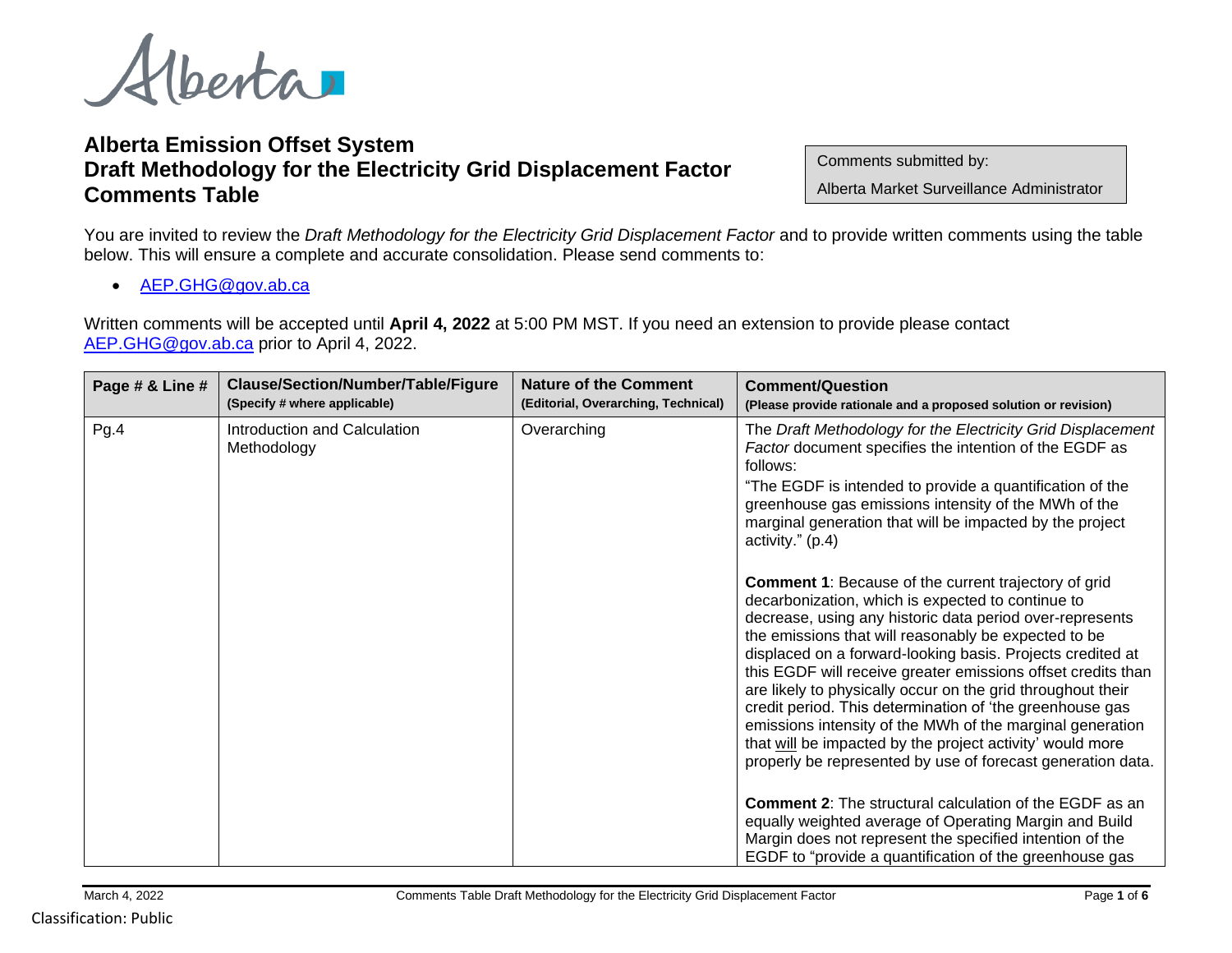|       |                                                                          |             | emissions intensity of the MWh of the marginal generation<br>that will be impacted by the project activity." This effect<br>would properly be represented by a 100% weighting on a<br>forward-looking Operating Margin.<br>The Build Margin, being the average emission intensity of<br>recent generators, does not necessarily reflect any<br>generation that will be displaced on the margin. This is<br>particularly so if the recent additions are mostly wind and<br>solar generation capacity, which are virtually never on the<br>margin. While incorporation of the Build Margin in the<br>current formula may practically offset a portion of the higher<br>emission intensity levels that result from use of a historical<br>Operating Margin, use of a forward-looking measure of<br>Operating Margin would more accurately reflect the stated<br>intend of the EGDF.                                                                                                                                                                                                                                                                                                                                                                                                                                                                                                                          |
|-------|--------------------------------------------------------------------------|-------------|-----------------------------------------------------------------------------------------------------------------------------------------------------------------------------------------------------------------------------------------------------------------------------------------------------------------------------------------------------------------------------------------------------------------------------------------------------------------------------------------------------------------------------------------------------------------------------------------------------------------------------------------------------------------------------------------------------------------------------------------------------------------------------------------------------------------------------------------------------------------------------------------------------------------------------------------------------------------------------------------------------------------------------------------------------------------------------------------------------------------------------------------------------------------------------------------------------------------------------------------------------------------------------------------------------------------------------------------------------------------------------------------------------------|
| Pg. 4 | Calculation Methodology - Electricity<br>Grid Displacement Factor (EGDF) | Overarching | <b>Comment 1:</b><br>The offset program that is based upon the EGDF pre-dates<br>the TIER environmental performance credit program (and<br>its predecessor the CCIR) which is based on a set<br>emissions intensity of 0.37 tCO2e/MWh. The simultaneous<br>existence of these two programs creates different sets of<br>incentives for the same potential generators of credits.<br>Specifically, given that the EGDF is expected to decline, the<br>current framework creates an incentive for new non-<br>emitting projects to build as soon as possible to maximize<br>the value they can lock in through the higher EGDF that is<br>applicable throughout their crediting term. This is not<br>consistent with the investment outcomes that would have<br>occurred in an environment where investment in generation<br>of electricity is guided by competitive forces operating in a<br>fair and open market, as is the legislated intent of the<br>market (e.g. as contemplated in section 5 of the Electric<br>Utilities Act and in the Fair, Efficient, and Open Efficient<br>Regulation).<br>For the electricity sector, TIER is a comprehensive<br>emission pricing scheme that applies to all technologies<br>equally whether they are creating or offsetting emissions.<br>Differing benchmarks in the creation of offsets outside of<br>TIER and emission performance credits within TIER may |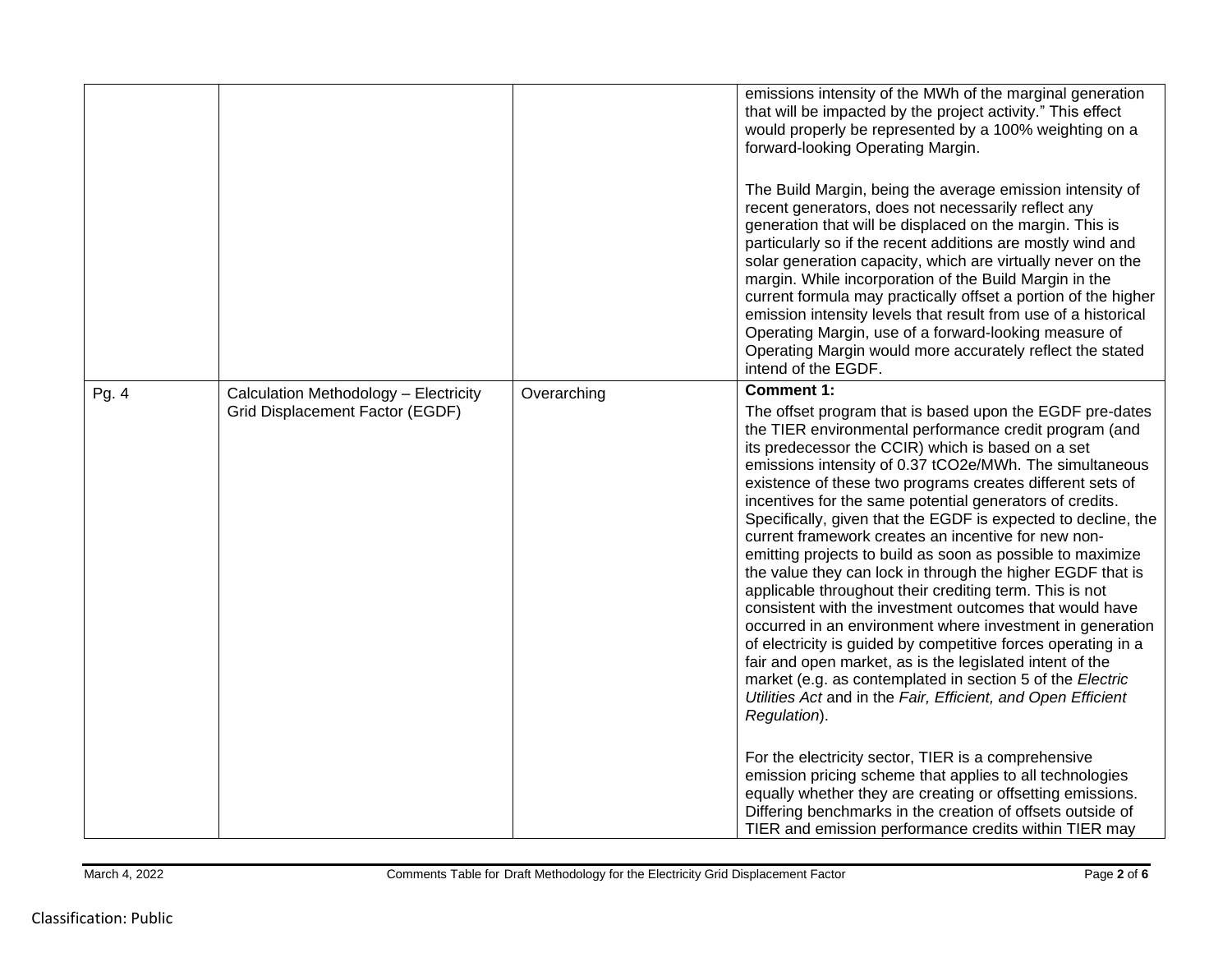|  | lead to unintended outcomes. For example, if the offset<br>system outside of TIER is generating more offsets for the<br>same amount of generation than those created within TIER,<br>this may make cheaper offsets and the carbon price less<br>effective at reducing emissions, thereby undermining the<br>pricing signals of TIER.                                                                                                                                                                                                |
|--|-------------------------------------------------------------------------------------------------------------------------------------------------------------------------------------------------------------------------------------------------------------------------------------------------------------------------------------------------------------------------------------------------------------------------------------------------------------------------------------------------------------------------------------|
|  | Setting the EGDF at the same level as the TIER benchmark<br>for the electricity sector, or requiring TIER-eligible<br>generators to opt into TIER instead, would improve the<br>consistency of carbon pricing signals provided to all<br>generators. This is also a good opportunity to evaluate<br>whether this program should still be applicable for<br>generation projects in the presence of the TIER framework<br>and, if so, to provide additional clarity on the specific<br>separate intents of each respective framework. |
|  | <b>Comment 2:</b><br>When new policies are introduced, it is possible that the<br>implementation approaches of existing policies in the same<br>area may no longer be optimal for the purpose they were<br>created to serve and may need to be revisited.                                                                                                                                                                                                                                                                           |
|  | At the time when the emissions offset construct was<br>instituted in Alberta, carbon related costs to generators<br>were determined under the Specified Gas Emitters<br>Regulation (SGER), and generally speaking were<br>significantly less than they are today.                                                                                                                                                                                                                                                                   |
|  | Offers made to the power pool incorporate all costs<br>incurred by generators, including those related to carbon<br>emissions. As such, changes in carbon costs are reflected<br>in the pool price that is paid to all generators, including<br>those who receive offsets.                                                                                                                                                                                                                                                          |
|  | The TIER policy has the effect of increasing hourly pool<br>prices because the cost of carbon emission is reflected in<br>offers that are dispatched. Additionally, the TIER policy may<br>have resulted in long-run changes (e.g., generator<br>retirement or conversion decisions) that place upward<br>pressure on pool prices. To illustrate the higher average<br>levels of pool prices, one can consider the minimum price                                                                                                    |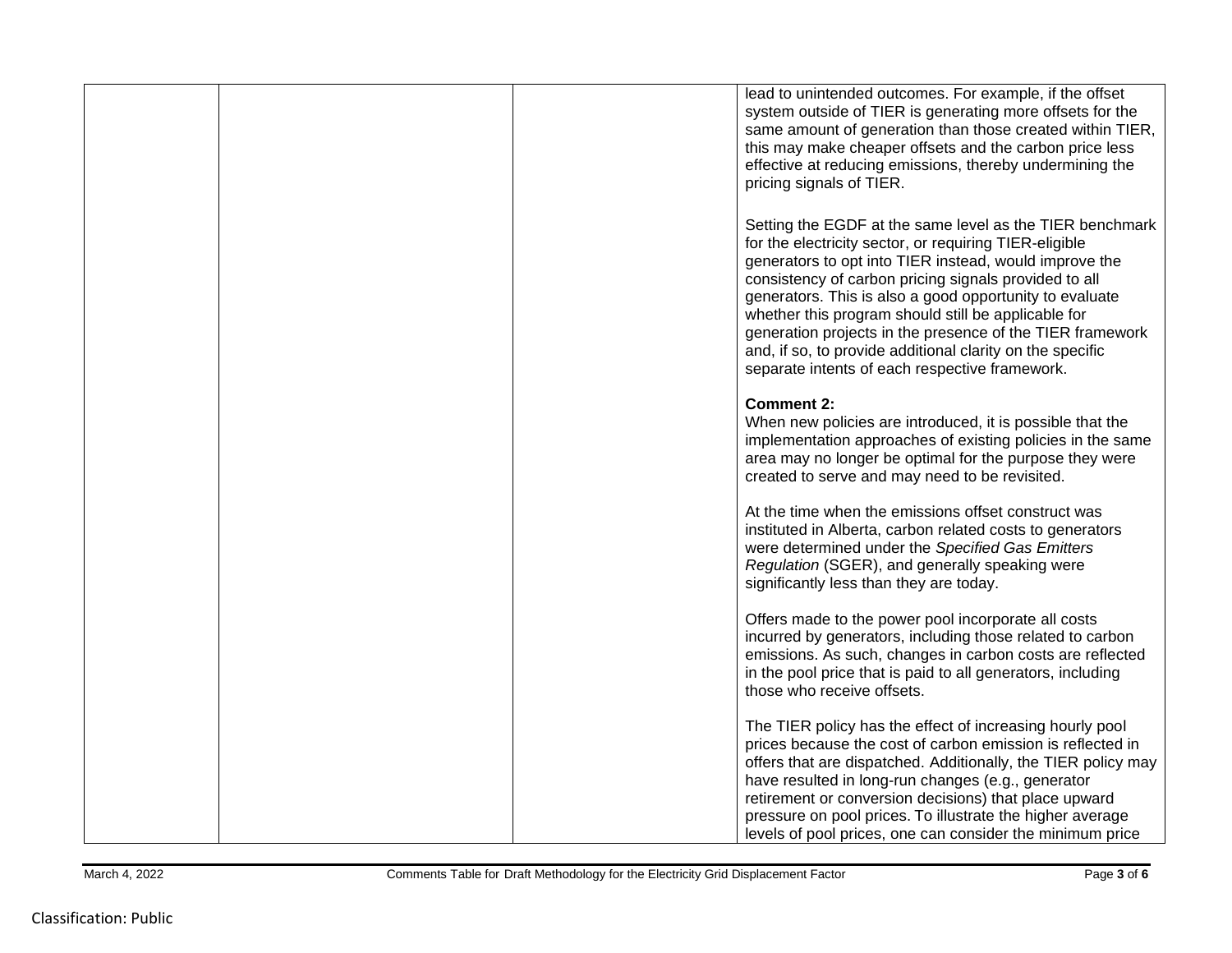|  |             | that the large majority of hours in a year were at or above.<br>For example, in 2015 under the SGER construct in place at<br>the time, the pool price was above \$14.00 / MWh in<br>approximately 90% of all hours, while in 2021 the pool price<br>was above \$36.00 / MWh in approximately 90% of all<br>hours. The average prices in these hours were clearly<br>much higher than these values. This means that the power<br>pool now effectively guarantees substantial revenues for all<br>zero and low emitting, zero marginal cost generators than it<br>did in 2015. This substantially reduces investment risk<br>associated with investment in zero and low emitting<br>generation in Alberta.<br>In the context of the introduction of a policy that raises the<br>pool price for all participants, the same magnitude of<br>emissions offset provision may not be needed from the<br>perspective of overall policy implementation.                                                                                                                       |
|--|-------------|----------------------------------------------------------------------------------------------------------------------------------------------------------------------------------------------------------------------------------------------------------------------------------------------------------------------------------------------------------------------------------------------------------------------------------------------------------------------------------------------------------------------------------------------------------------------------------------------------------------------------------------------------------------------------------------------------------------------------------------------------------------------------------------------------------------------------------------------------------------------------------------------------------------------------------------------------------------------------------------------------------------------------------------------------------------------|
|  | Overarching | Applying the EGDF as a single value that is equally<br>applicable in all hours results in paying for environmental<br>attributes at a flat rate and ignores variation in the marginal<br>cost and value of carbon emissions abatement across the<br>hours within a year. Renewable generators do not<br>necessarily have an equivalent effect on emissions<br>displacement when they produce. Because of the different<br>characteristics of electricity generation technologies, certain<br>technologies, on average, can be expected to displace<br>different amounts of carbon when they produce electricity.<br>For example, production from solar generators tends to<br>occur in hours with relatively higher demand and higher<br>prices; these hours often have a relatively higher emissions<br>intensity. In contrast, production from wind generators<br>tends to occur in hours with relatively lower demand and<br>lower prices; these hours often have a relatively lower<br>emission intensity.<br>The current EGDF methodology provides all eligible |
|  |             | production and equal credit level for their production and<br>does not account for any technology-based differences in<br>actual emissions displacement. Consideration could be<br>given to applying different EGDF factors for different eligible                                                                                                                                                                                                                                                                                                                                                                                                                                                                                                                                                                                                                                                                                                                                                                                                                   |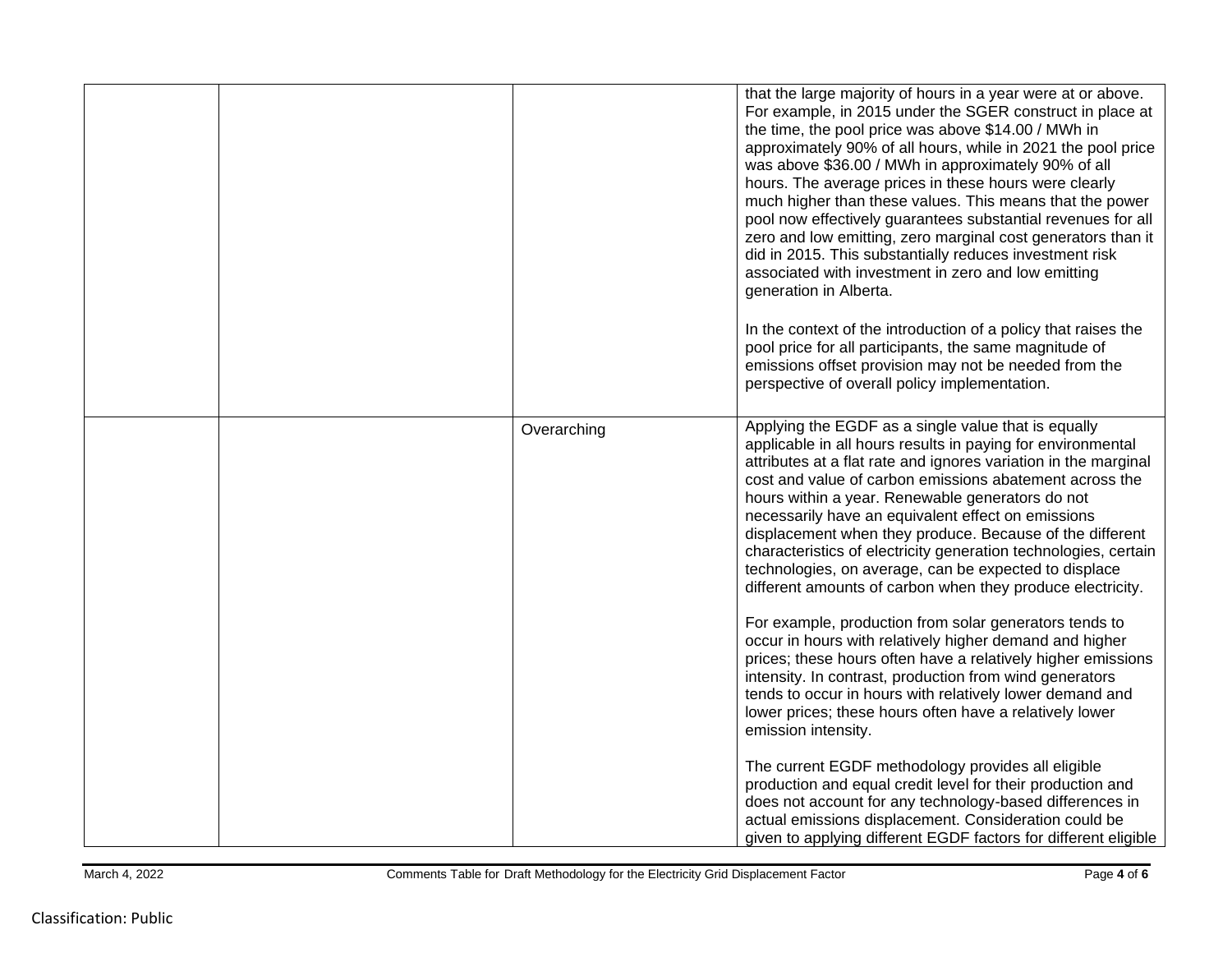|      |                         |             | projects to better approximate the actual displacements<br>expected to result for the specific project type.                                                                                                                                                                                                                                                                                                                                                                                                                                                                                                                                                                                           |
|------|-------------------------|-------------|--------------------------------------------------------------------------------------------------------------------------------------------------------------------------------------------------------------------------------------------------------------------------------------------------------------------------------------------------------------------------------------------------------------------------------------------------------------------------------------------------------------------------------------------------------------------------------------------------------------------------------------------------------------------------------------------------------|
|      |                         | Overarching | The provision of emissions offsets through the EGDF<br>mechanism effectively assumes that investment in the<br>project would not have occurred were those emissions<br>offsets not provided. If the combination of the value<br>provided through TIER-based Environmental Performance<br>Credits (EPCs) and carbon-price impacts on pool prices<br>would have been sufficient to drive the investment, then<br>incremental emissions reduction would not be taking place<br>as a result of paying a higher value to the project via the<br>EGDF-based emissions offsets, rather than through TIER-<br>based EPCs (i.e., at 0.52 tCO <sub>2</sub> e/MWh as compared to 0.37<br>tCO <sub>2</sub> e/MWh). |
|      |                         |             | At present, current pool prices and TIER-based EPCs are<br>likely sufficient to drive investment in many zero and low<br>emitting resources; and at present there is material investor<br>interest in developing zero and low emitting generators in<br>Alberta as evidenced by the substantial amount of such<br>generation capacity that is physically under construction.                                                                                                                                                                                                                                                                                                                           |
|      |                         |             | The Renewable Electricity Program procurement process<br>that was held in Alberta in 2017 and 2018 was able to<br>procure wind generation for a cost of \$37/MWh to<br>\$40/MWh. Based on these prices, it may be that at least for<br>wind generation assets, in future years based on expected<br>increases in the carbon price, revenues solely from the sale<br>of environmental attributes may be sufficient to cover<br>generation costs.                                                                                                                                                                                                                                                        |
|      |                         |             | Payment for environmental attributes at a rate that exceeds<br>the average cost of generation is not sustainable in an<br>energy-only market as it would result in generation<br>investment decisions that have little to do with the pool<br>price and would indirectly undermine investment in other<br>generation technologies that are dependent solely upon<br>revenue from the power pool.                                                                                                                                                                                                                                                                                                       |
| Pg.4 | <b>Operating Margin</b> | Editorial   | Quote:                                                                                                                                                                                                                                                                                                                                                                                                                                                                                                                                                                                                                                                                                                 |